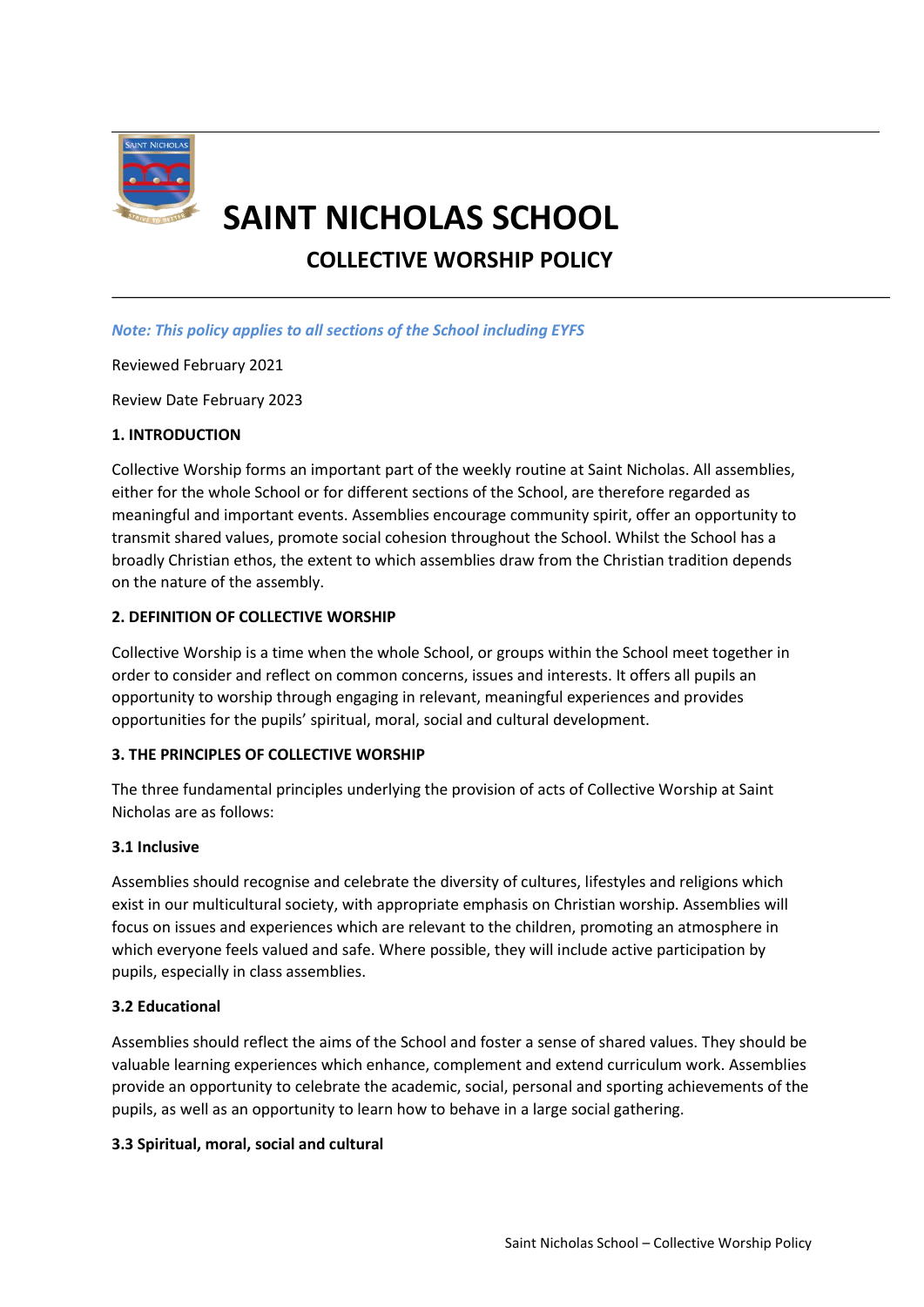Assemblies should offer a brief respite from daily life, when pupils will have the opportunity to reflect in an atmosphere of quiet and peace. This necessitates a quiet and well-ordered arrival and departure. Assemblies should offer a sense of occasion that separates them from the rest of the school day, as well as the opportunity for quiet contemplation and prayer.

## **4. THE ORGANISATION OF COLLECTIVE WORSHIP**

|                  | <b>Lower School</b>          | <b>Middle School</b>                                              | <b>Upper School</b>                                                                              |
|------------------|------------------------------|-------------------------------------------------------------------|--------------------------------------------------------------------------------------------------|
| <b>MONDAY</b>    | Section Assembly             |                                                                   |                                                                                                  |
| <b>TUESDAY</b>   |                              |                                                                   |                                                                                                  |
| <b>WEDNESDAY</b> |                              | Section Assembly<br><b>House Assembly</b><br><b>Tutorial Time</b> | <b>Section Assembly</b><br><b>House Assembly</b><br><b>Tutorial Time</b><br>(except for Year 11) |
| <b>THURSDAY</b>  |                              |                                                                   |                                                                                                  |
| <b>FRIDAY</b>    | <b>Whole School Assembly</b> |                                                                   |                                                                                                  |

In addition to form time, the follow Assemblies take place:

## **Monday**

The assembly period on Monday is used to celebrate achievement in the Lower School. The Head of Lower School will celebrate positive behaviour and high quality work through awarding merit badges and other certificates. This assembly will also be used to reinforce the values of the school and promote its ethos.

### **Wednesday**

The assembly period on Wednesday serves a number of purposes. It is used for class assemblies, House meetings, Section assemblies. This assembly period is invaluable as it offers the Heads of Sections the opportunity to meet with the pupils they are responsible for and address issues that are age specific.

### **Friday**

Whole school assembly is a more formal occasion and is led by the Headmaster who will usually use this time to further develop the schools values and ethos. The Headmaster awards certificates and other special prizes to celebrate achievement. Friday assembly also provides pupils with the opportunity to perform musical solos or short drama pieces in a designated slot. Notices concerning the activities and events of the coming week are announced, as are the names of any pupils appointed to positions of responsibility, such as Prefects, Form Captains, Games Captains or Librarians.

### **5. PLANNING ACTS OF COLLECTIVE WORSHIP**

The content of all acts of Collective Worship will be considered carefully, to ensure relevance and suitability for the ages, aptitudes and backgrounds of all pupils. It will also take into account major religious festivals and days of significance so that pupils have a heightened awareness of these special days on the calendar.